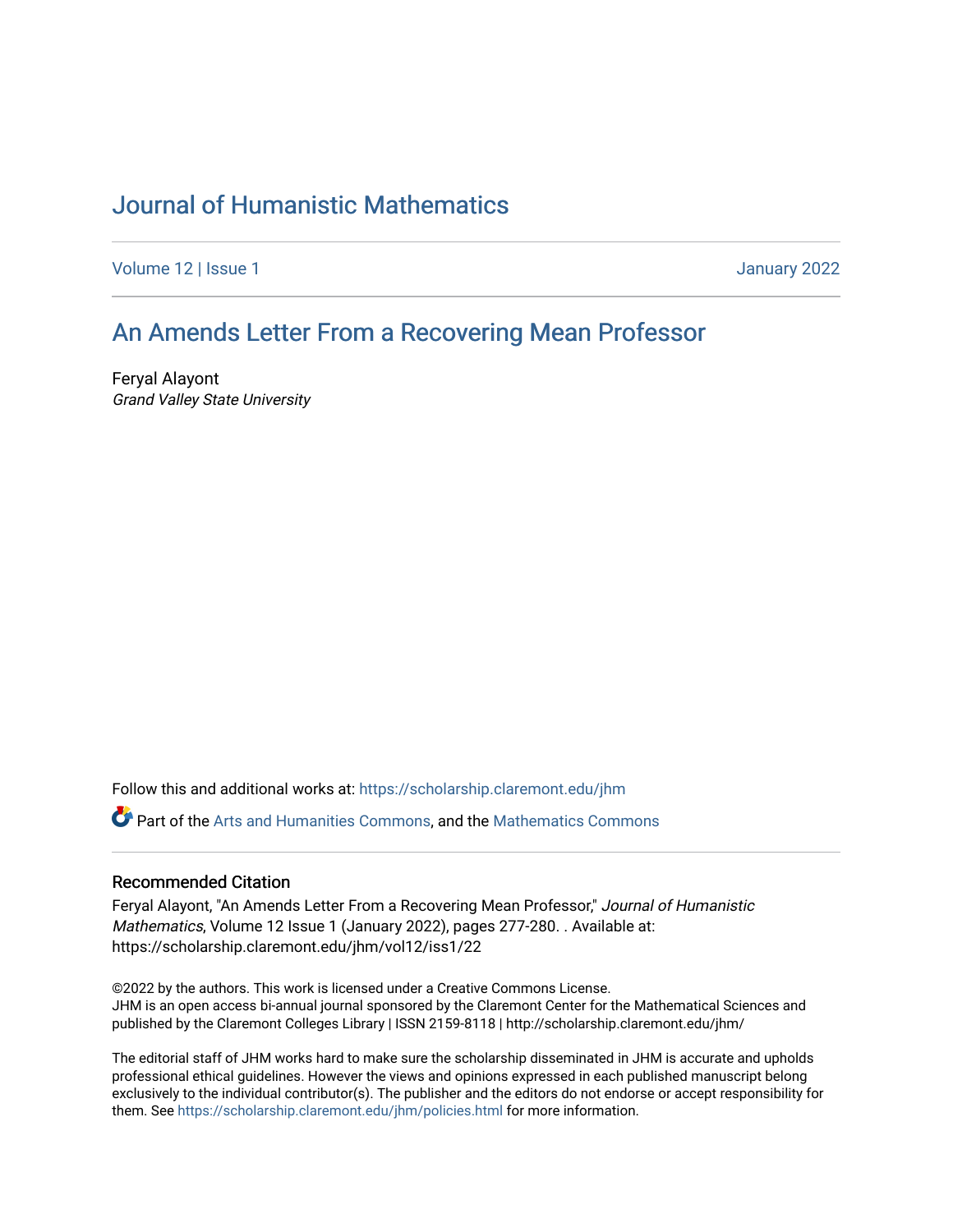## An Amends Letter From a Recovering Mean Professor

Feryal Alayont

Department of Mathematics, Grand Valley State University, Allendale, Michigan, USA alayontf@gvsu.edu

### Synopsis

The following is an amends letter written by a recovering professor enrolled in a twelve-step program for mean professors. The letter is directed to current and past students who have been hurt by the insensitive behavior of the professor in response to the students' mathematical anxiety and other emotional defenses in their learning. As common in twelve-step programs, the purpose of an amends letter is for the recovering person to clearly identify their hurtful actions and the effects on their victims, and to take responsibility for them. By sharing this letter openly, the professor, identified by their twelve-step program name only, hopes to reach as many as possible of their students. They also hope that other professors will be encouraged to look at their own behavior in the classroom and make positive changes in their own behavior to provide a more psychologically safe classroom environment to their students.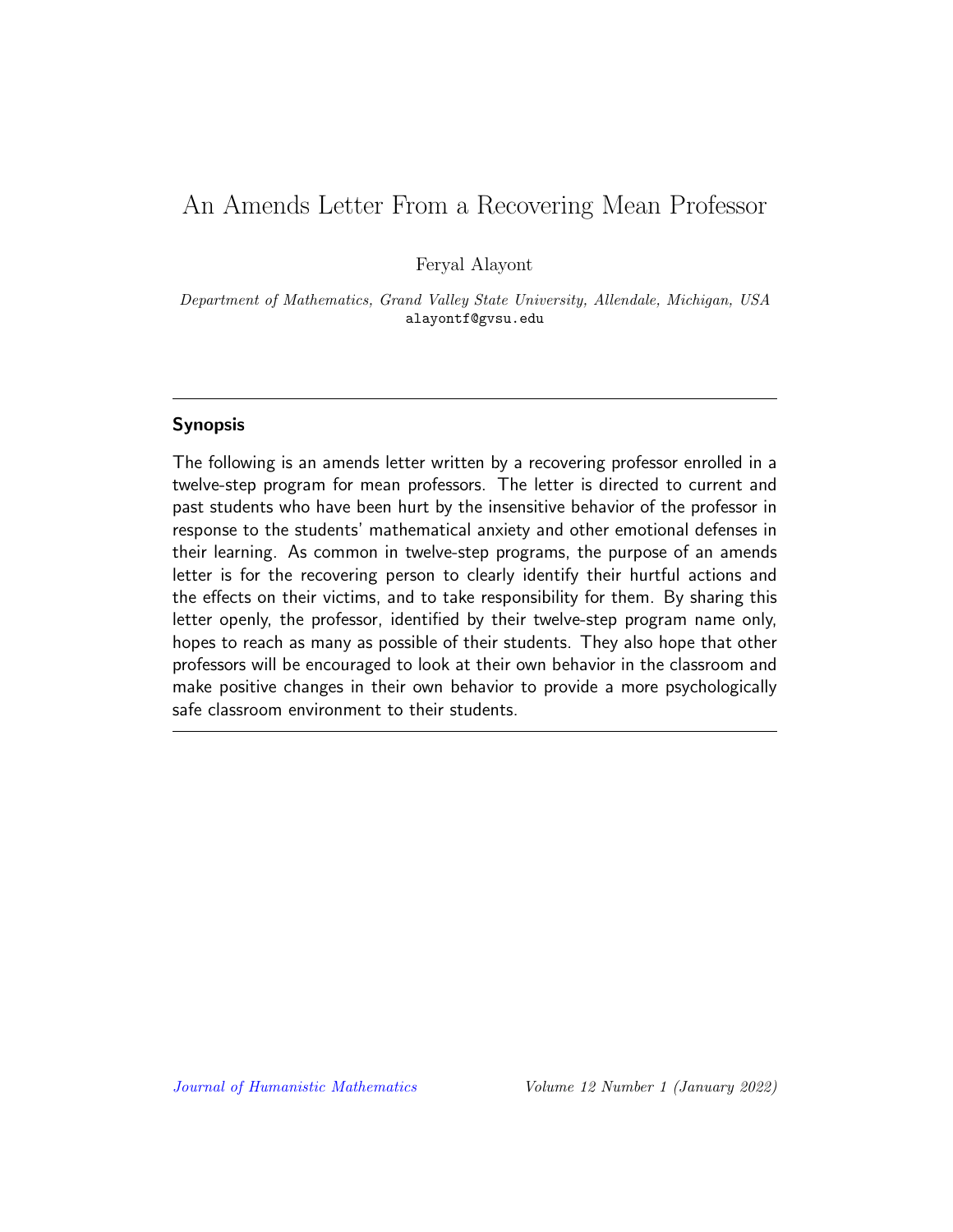

January 16, 2022

Jessie L., A Recovering Mean Professor Some Public University Some Place in the USA

Dear Current and Past Students:

I have reached the time in my Twelve-Step Program for Recovering Mean Professors where I am ready to write this amends letter to you to take responsibility for my actions and inactions in the classroom that may have inhibited your learning of the content and your growth as learners in general, or worse, may have caused you pain and confusion.

I want you all to know how sorry I am for my past behavior and the damage it might have caused. Up until recently, my teaching mostly focused on your learning of mathematics from a narrow cognitive perspective. Most of the time, I did not take into account the emotional side of learning from your perspective. Furthermore, I often did not think of how your personal beliefs, previous mathematical beliefs, interests, and goals might affect your learning. None of this was intentional, but still, it caused damage. I deeply regret not being the best professor I could have been to help you learn the most in my classes. I apologize for all the pain and confusion I have caused by ignoring the affective side of teaching and learning.

I recently came across a nice phrase which summarizes what I did not do in my teaching: Maslow before Bloom. Until recently, I did not fully understand that cognitive learning builds on psychological safety in the classroom. Many times in my classes, I treated the content to be learned as something anyone can learn if they just spent the effort, while mostly ignoring how your personal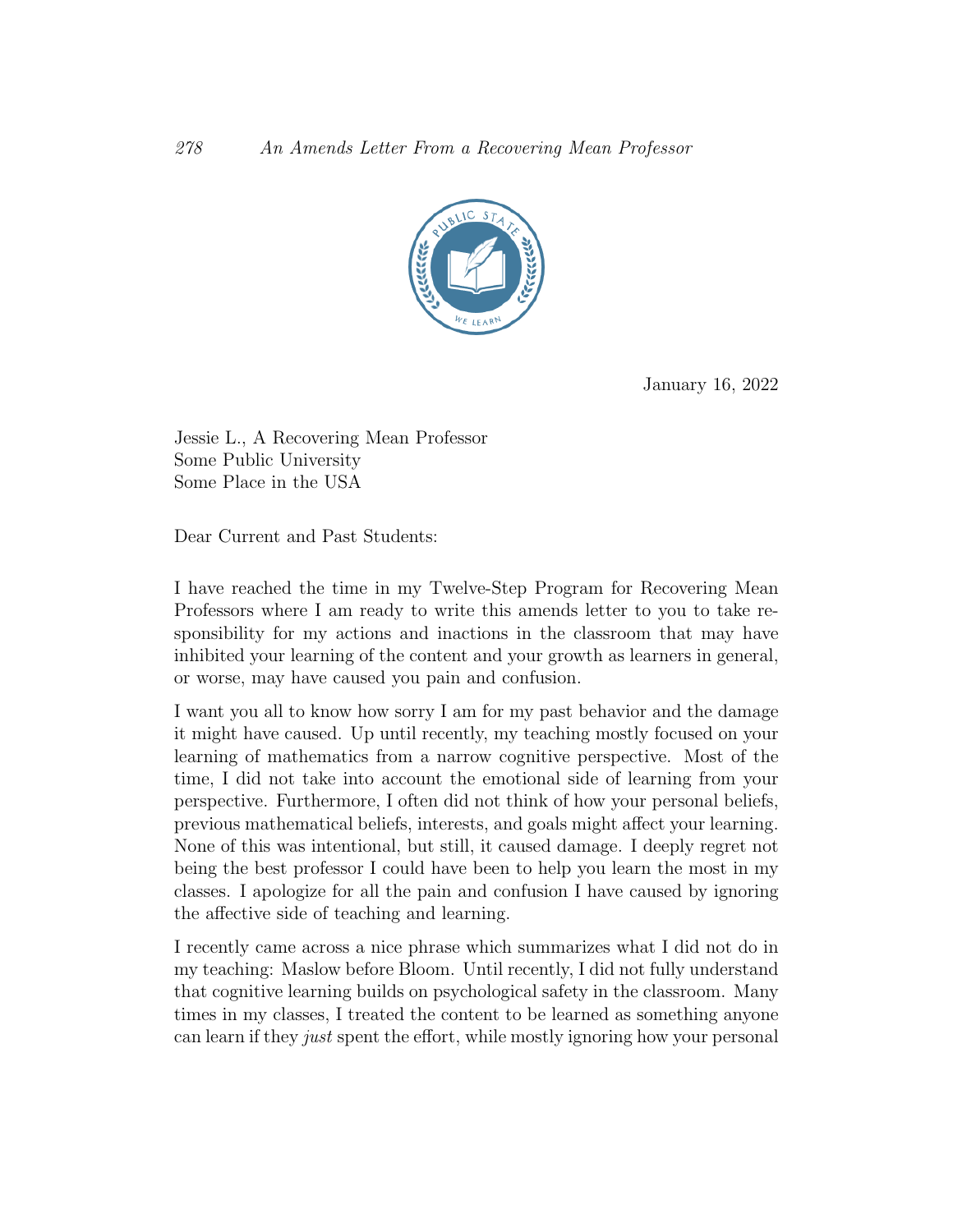### Feryal Alayont 279

beliefs or emotions might have caused you to be confused or even panicked about learning the content. These beliefs and emotions about mathematics also likely led to underdeveloped mathematical background and skills, and thus caused you to further struggle in learning new content. I occasionally addressed some cognitive beliefs in class, such as the fact that learning mathematics takes time and is not easy; however, I was often unaware of other emotions caused by beliefs about what success means to different students or how doing well in class might be associated with how an individual student feels about themselves. I now know that my ignorance of the affective aspects of learning might have inflicted further confusion, pain, or panic in you.

When teaching, I incorrectly assumed all of you knew that failing to understand a topic or making a mistake a problem did not mean anything about you as a person or your worth as a human being. I did not know until recently that people could have a fixed mindset that completely changed their perspective about what failure meant. It did not occur to me to emphasize in class that not knowing how to do something simply means that a person does not know it yet, and that failing means nothing about them as a valuable human being. I truly did not understand why you, my students, apologized to me when you did badly in their exams. I did not think of helping you by deliberately and regularly sharing my own struggles in my K-12 or college learning, so that you could be more at ease with our natural human fallibility.

I did not spend any time on letting you air out your confusions, your frustrations, your fears and any other negative emotions you have about math before we started doing "the real math." I mistakenly thought that the real math was the facts, concepts, and ideas of math, and I mostly ignored the feelings, beliefs, and motivations that are also attached with learning and doing math. I thought everyone knew how to deal with learning new and challenging topics.

I was also completely blind to the fact that not everybody in my classroom saw math as this beautiful, exciting, and fun subject that was to be played with and investigated. Although learning math was often challenging for me, it was never scary, and I did not realize that was not the case for others. I now know that playing with math might sound as scary as playing with a dangerous tool to some. I did not associate math with any negative feelings and could not imagine that others did. I was naïve in my understanding of how the rest of the world saw math.